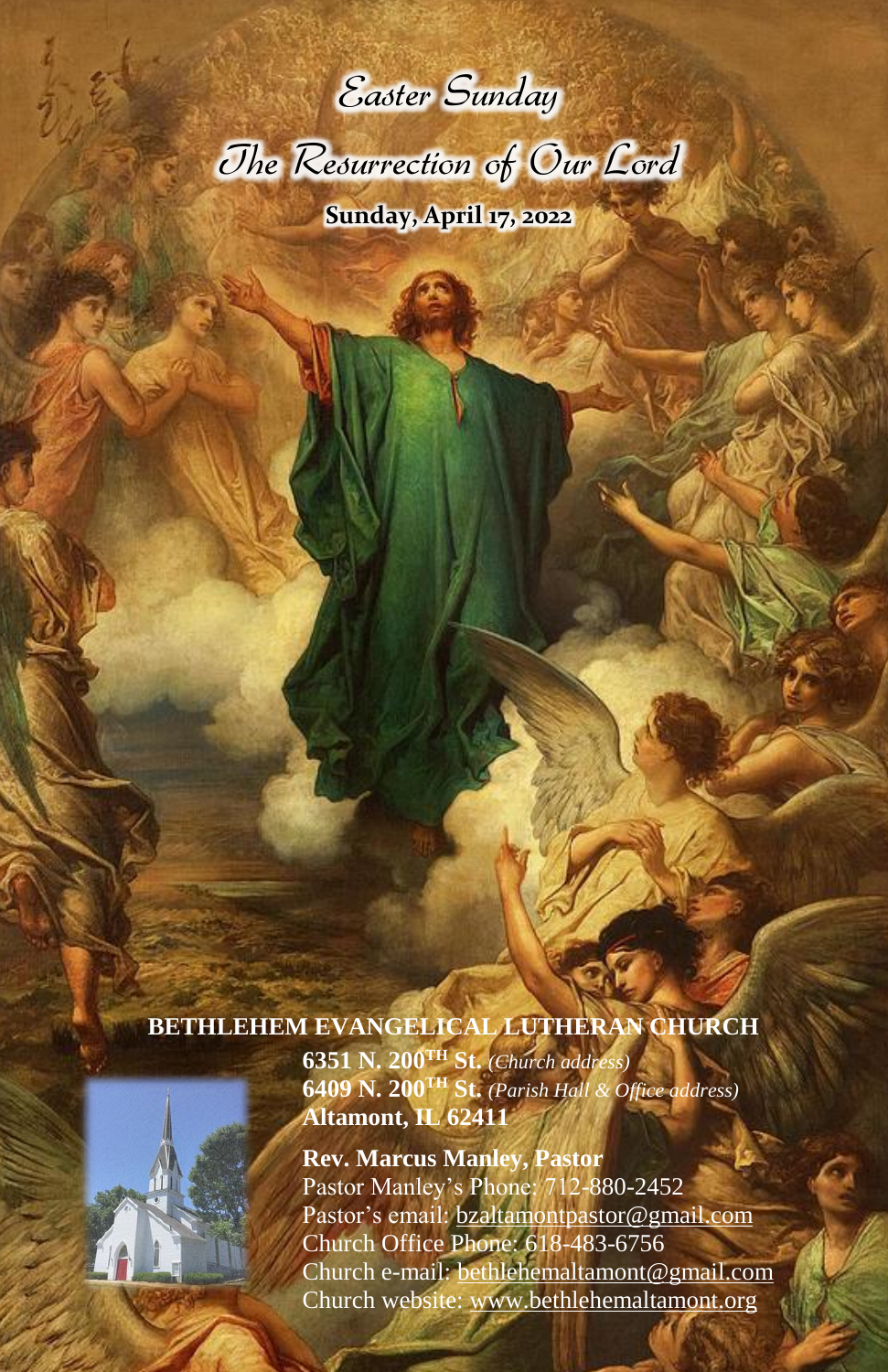*Welcome to Bethlehem Evangelical Lutheran Church, we are happy you are here today. It is customary when you enter the church nave to observe silence for meditation during your silent prayer, the ringing of the bells, and the prelude, in order to prepare you for the beginning of the worship service. Thank you for joining us today and God's blessings.*

**PRAYARANA AND TEXT PERSONAL PROPERTY AND TEXT AND TEXT AND TEXT AND TEXT AND TEXT AND TEXT AND TEXT** *Prayer before worship: Almighty God the Father, through Your only-begotten Son, Jesus Christ, You have overcome death and opened the gate of everlasting life to us. Grant that we, who celebrate with joy the day of our Lord's resurrection, may be raised from the death of sin by Your life-giving Spirit; through Jesus Christ, our Lord, who lives and reigns with You and the Holy Spirit, one God, now and forever. Amen*

#### **In our prayers we remember:**

Those in need of healing & comfort: *Vanessa Adams, Pam Berg-Kepley, Tina, Kaly & Ella Benning, Jim Brasel, Mike Gaede, Bernice Graumenz, Zoe Hoehler, Luella Rubin, Steve Voelker, Gene Wharton, Marcella Wolf, and Lilly Wright.*

Those celebrating **Birthdays**: (04/17-04/23): *04/19 – Carter Beccue, Kelly Stone; 04/20 – Jacob Shewmake*

**Anniversaries**: *04/17 – Kent & Roberta Phillips – 40 years 04/21 – Orville & Janice Heiden – 65 years*

*Flowers placed on the altar are given to the Glory of God in Thanksgiving for the 40th Wedding Anniversary of Kent & Roberta Phillips.*

*Prayers for Addam Dahnke and Andy Wendling, who will be united in Holy Matrimony on April 23.*

*The family of Tim Mueller, who was called to his heavenly home on April 12, 2022.*

**Church News Strategram Andrews Strategram Andrewsking** 

Communion Note – diluted wine is available, please request prior to worship service. 

*No Bible Class or Sunday School today.*

#### **Trustee's Report:**

Offering collected for the Home Purpose General Fund on April 10: \$5,683  *Weekly amount needed for Bethlehem's tuition students to ALIS \$3,238.46 Weekly budgeted for salary and home purpose in addition to tuition \$2,733.54 Weekly total \$5,972.00* **Loose change in the offering plate has been designated for the LWML Mites.**

Window Project Fund total amt. collected: \$14,217 (Total needed: \$55,000)

Pastor out of town- Pastor Manley will be on vacation Apr. 21-27. If you are in need of pastoral care you can call Dennis Guffey (618) 267-5595.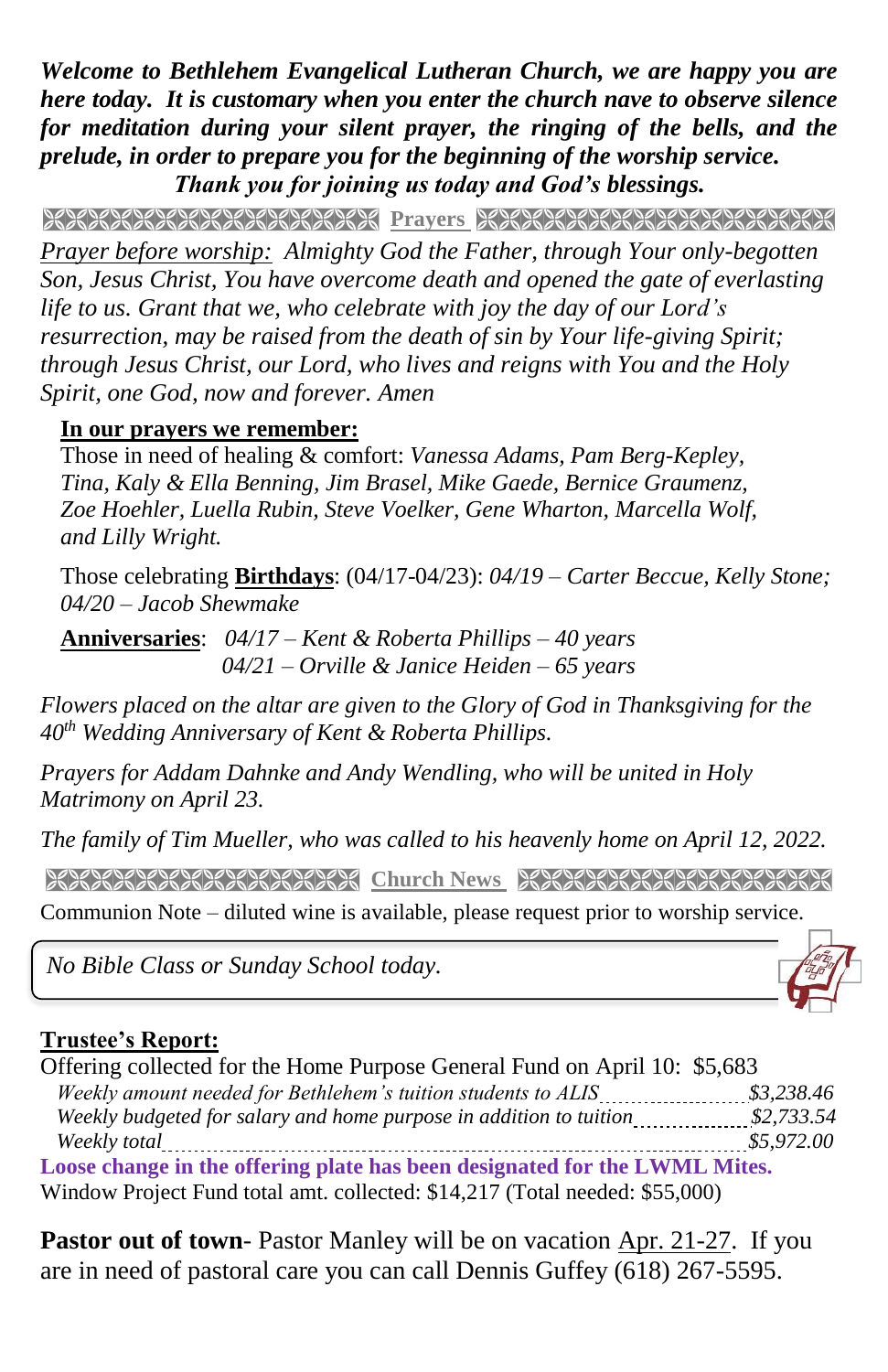*Thank you to Brandon Beccue whose trumpet playing enriched The Ministry of Music here at Bethlehem.*

*The church nave this Easter morning is decorated with Easter Lilies and Spring Flowers that are given to the Glory of God in Celebration of the day of Our Lord's Resurrection. Flower donations given by Jeff & Jennifer Alwardt, Mike & Diane Buzzard, Eric & Barb Grobengieser, Gary & Kathy Grobengieser, Arlin & Lillian Grobengieser, Pastor & Amy Manley, Dean & Karen Manuel, Allen & Lorene Schultz, Tony & Karen Siddens, Lois Smith, Mel & Karen Stuemke, and Gary & Joyce Winter.*

### **Bethlehem Lutheran Church History: The First 50 Years**

presentation by Dean Manuel, Thursday, April 21, 7:00 p.m. at the Effingham County Museum.



**EXERTA District & Synod News, Regional Items & Acknowledgments EXERTE** 

**Lutheran Witness** – Annual subscriptions (11 issues) & renewals are due, just fill out the LW envelope (included in your offering envelope box set) and include \$15.96. New subscriptions and renewals are due by May 1 and begin with the June/July 2022 issue.

## **ALIS Positions available for 2022-2023**

Janitorial – part-time / full-time Assistant Cook – part-time Middle grade teacher – full-time

- Copies of the job descriptions are located on the desk in the narthex.
- Interested candidates can apply in person at Altamont Lutheran Interparish School located at: 7 South Edwards Street, Altamont IL 62411, or email resume, cover letter, and references to [robiflach@alisrockets.com.](mailto:robiflach@alisrockets.com)

As you may know, our **LCMS is celebrating 175 years** at the end of April. Trinity, Springfield is planning a Hymn Sing and is inviting everyone to attend on May 1, 2022 at 3:30 p.m. 220 S. Second St. Springfield, IL.